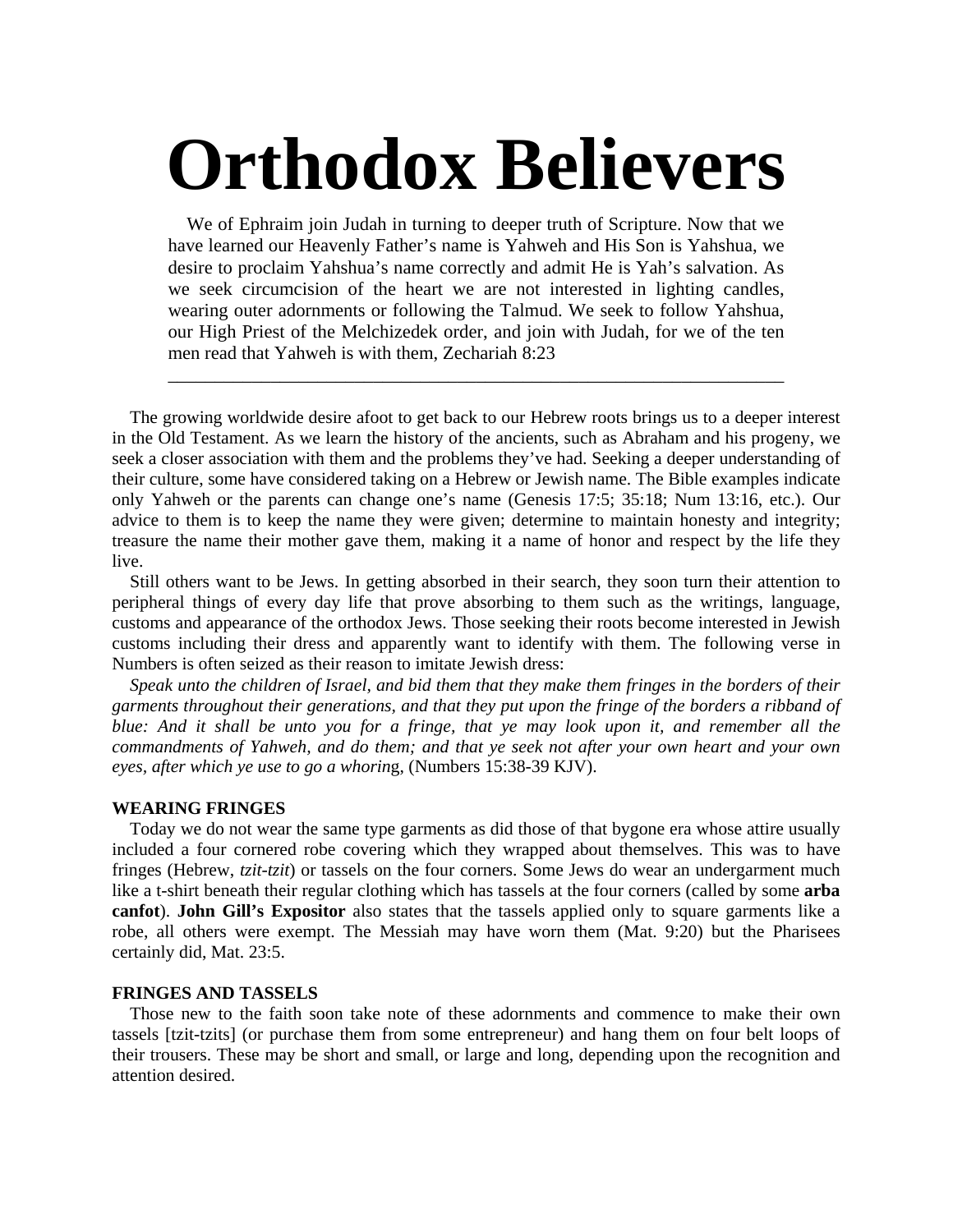Yahweh clearly says the reason for the fringes is for the awareness of the wearer. The wearer, upon looking at the fringes, will be reminded of all Yahweh's commandments and do them. With the tzit-tzits on the four corners of their clothing, wherever they look, downward, in front or behind and on either side, the precept of obedience to the Commandments is before the wearer.

 There are lessons we can learn from the past, and especially from the Bible (*Torah*) teaching of the Jews. They often have a deeper perception of Bible truth than one finds in churchianity. However, physically dressing and wearing garments and adornments like a Jew will not of itself deepen one's comprehension of Bible truth, nor will it draw us closer to Yahweh and Yahshua. It takes more than that. It is a change of heart that Yahweh is seeking.

 Are those new to the faith aware that wearing fringes on the outside of their clothing is to follow the example set by the Pharisees and their visible ostentatious badge of righteousness? The tzit-tzits are an obvious example of the Pharisees' meticulous following of the least commandments, even down to the keeping of small things like visible threads worn on their garments. Their message to the world is, if they are so scrupulous in observing minor things, it can be inferred that things big or little are observed with the same careful scrutiny.

 The question we must ask is, should we also be wearing the fringes of Numbers 15:38 today? A number of observant Jews do wear the fringes or tzit-tzits, but wear them on a t-shirt type undergarment, not hanging on the outside. The wearer knows these threads are there, (but not always the commanded blue) though they remain invisible to others. Many Jews feel an obligation to continue wearing the tzit-tzits today even after accepting Yahshua as the Messiah. For those who are ingrained in the Levitical mode of dress, we understand. The question is whether those of the Melchizedek order should strive to be under the Levitical dress code. Will that make us a better follower of our Savior and King?

## **THE PHARISEES' EXAMPLE**

 The Pharisees sought to call attention to themselves in the things they said and did as well as their ostentatious dress. They tried to be in the limelight and found ways to gain popularity and greater notoriety. Yahshua criticized their actions and vanity especially in the additions to their dress:

 *They do all their deeds to be seen by men; for they make their phylacteries broad and their fringes long*, (Mat. 23:5 RSV). Instead of wearing the tassel reminders of the Torah discreetly on the inside, the Pharisees wore their badges of righteousness on the outside for the world to see, and enlarged them to gather more attention. They missed the whole point of Yahshua's message. He came to strengthen the spiritual aspect of the people.

## **A SPIRITUAL BATTLE**

 Yahshua came to his own people with the message of the Kingdom and their opportunity to be a part of it. Only a few had ears to hear. He came to proclaim himself as the Anointed one of Yahweh, but was rejected because He did not drive the Romans out of the land as many had erroneously anticipated. His own people rejected Him as King. They expected Him to carry out a physical overturning of the Roman occupying power, and restoring Israel's sovereignty. The people in general did not comprehend Yahshua came to wage a spiritual battle, and set an example for us.

 As delegates to Yahweh's Kingdom we must first learn the principles of Yahweh's attitudes and way of life. It begins with a change of heart, overcoming a carnal, boastful, proud, pompous, selfrighteous, mind-set like the Pharisees. Yahweh seeks a broken and contrite heart which allows Him to work with mankind. Instead carnal men desire physical, earthly signs, miracles, wonders and blessings without measure, and without repentance on their part.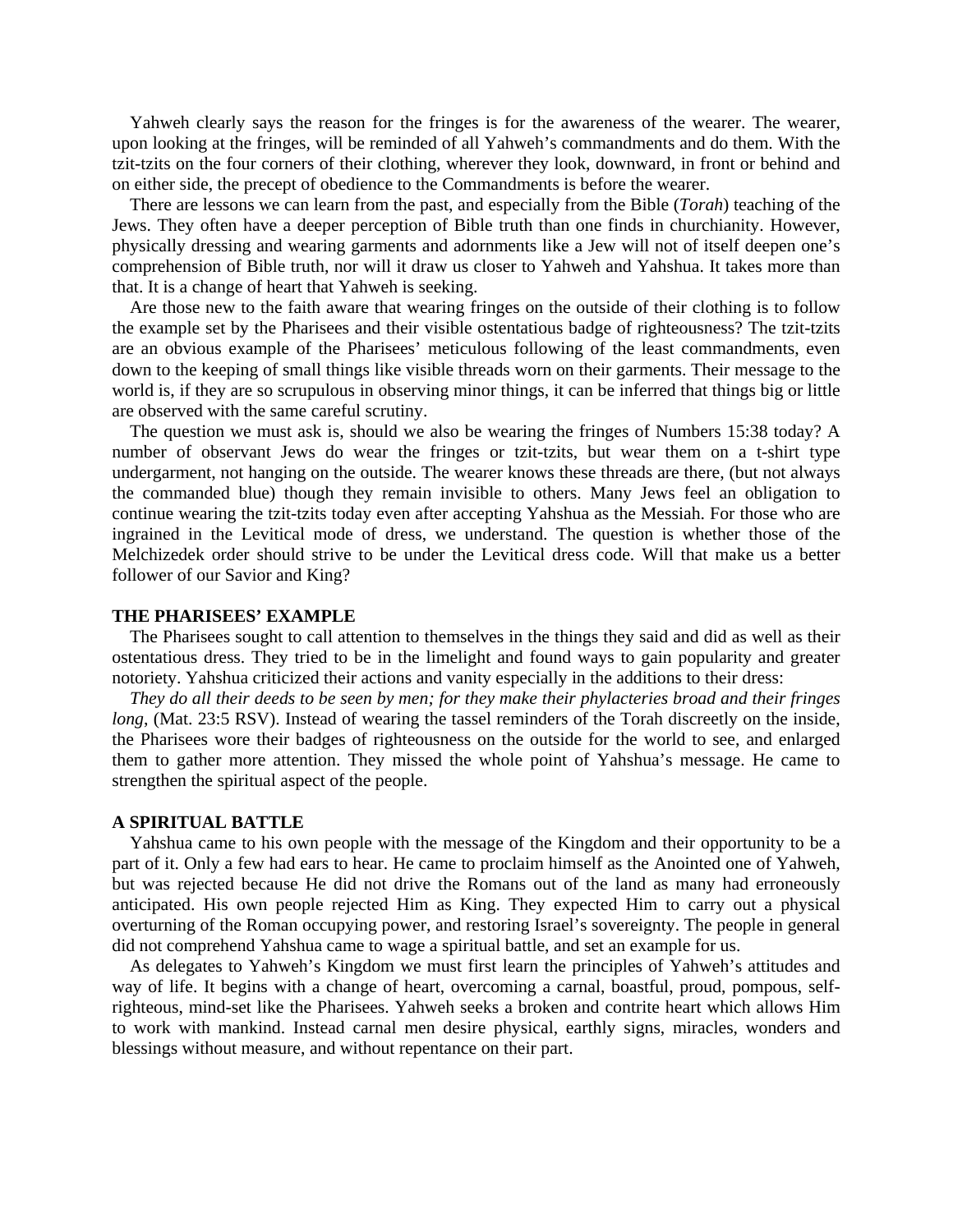#### **JOHN LOSING HEART**

 John the Baptist himself began to harbor doubts whether Yahshua was indeed the promised and true Messiah. Expecting the Kingdom should immediately appear, John had proclaimed Yahshua as the Savior of the world, but now found himself languishing in prison. The true Messiah was to come and establish the Kingdom, (Matthew chapter eleven), but it was not happening as John had anticipated. He had spoken boldly against Herod's sinful ways, but now was imprisoned. Why did not Yahshua perform a miracle and release him! Yahshua's reply to John's inquiring messengers was to note the various healings that had taken place; the deaf hear, the lame walk, the blind see, the lepers are cleansed.

 The deaf could now hear the good news of the Kingdom; the blind could now see the truth; the lame could walk in Yahshua's footsteps; the lepers could join with the body of Messiah. Yahshua was also pointing out that His healings were in fact freeing the people of the infirmities they would no longer have to contend with in the Kingdom (as we see in Rev. 21:3-4).

 Physical miracles are always of interest to mankind, and Yahshua performed miraculous acts to gain attention so more people would gather and be attentive to His message. Yahshua enthralled the people who looked for more and more miracles. When it came to spiritual knowledge and comprehension, they lacked spiritual understanding.

 When Yahshua fed the five thousand with five barley loaves and three small fish, the people apparently saw Him as a free lunch ticket. He could multiply the food from five loaves to feed five thousand hungry souls (Mat. 14:20) and still have twelve baskets of leftovers! Why here was a meal ticket they could follow around every day. When Yahshua saw that the "free lunch crowd" wanted to make Him their ruler that day, He fled up a mountain:

 *Therefore when Yahshua perceived that they would come and take Him by force, that they might make Him a king, Yahshua withdrew again to the mountain alone by Himself*, (John 6:15 MKJV).

## **BEYOND THE PHYSICAL**

 Orthodox Jews have rejected the Savior and still do not understand the spiritual level of Yahshua's teaching. For example, they wear special Bible verses (in little boxes known as phylacteries) on their forehead, binding them on their hand as a literal and physical fulfillment of Scripture, such as Deut. 6:8. However, Scripture says first the laws should be in their heart (verse 6) within, not hanging on the outside. They do not understand that what is needed is a soft heart and greater spiritual understanding.

 Wearing the tassels, having on the yarmulke, the tallith or prayer shawl did not change the hearts of the Pharisees. They still were determined to kill the Savior. When Peter pointed out they were indeed responsible (as are we, for all have sinned) for putting the Savior to death, the question was, what can we do after all this? What can we do about it? The answer from Peter was clear:

 *Repent and be baptized, every one of you, in the name of Yahshua Messiah for the remission of sins, and you shall receive the gift of the Holy Spirit. For the promise is to you and to your children, and to all those afar off, as many as Yahweh our Elohim shall call,* (Acts 2:38-39 KJV). Nothing is said here about wearing the prayer shawl, the tallith, the phylacteries, the yarmulke, zit-zits, or kipa. The action the Jews were to take was to repent of their past, change their ways and be immersed into the name of Yahshua Messiah and have their sins washed away so they may walk in *newness* of life.

 It is a disappointment that a great majority of the Messianic Jews who have accepted Yahshua in general do not teach baptism into Yahshua's saving name. These are Jews with whom we share much deeper truth in Yahshua and the New Testament. Hardly ever do they encourage one to get baptized into the name of Yahshua. Instead of urging converts to do as Peter said, "Repent and be baptized in Yahshua's Name…" we hear, "keep the Sabbath, study the Torah and be circumcised in the flesh."

 When they do encourage one to be baptized (*mikvahd*), they seem reluctant to state we are to be immersed into Yahshua's name, the only name under heaven whereby we can be saved, Acts 4:12.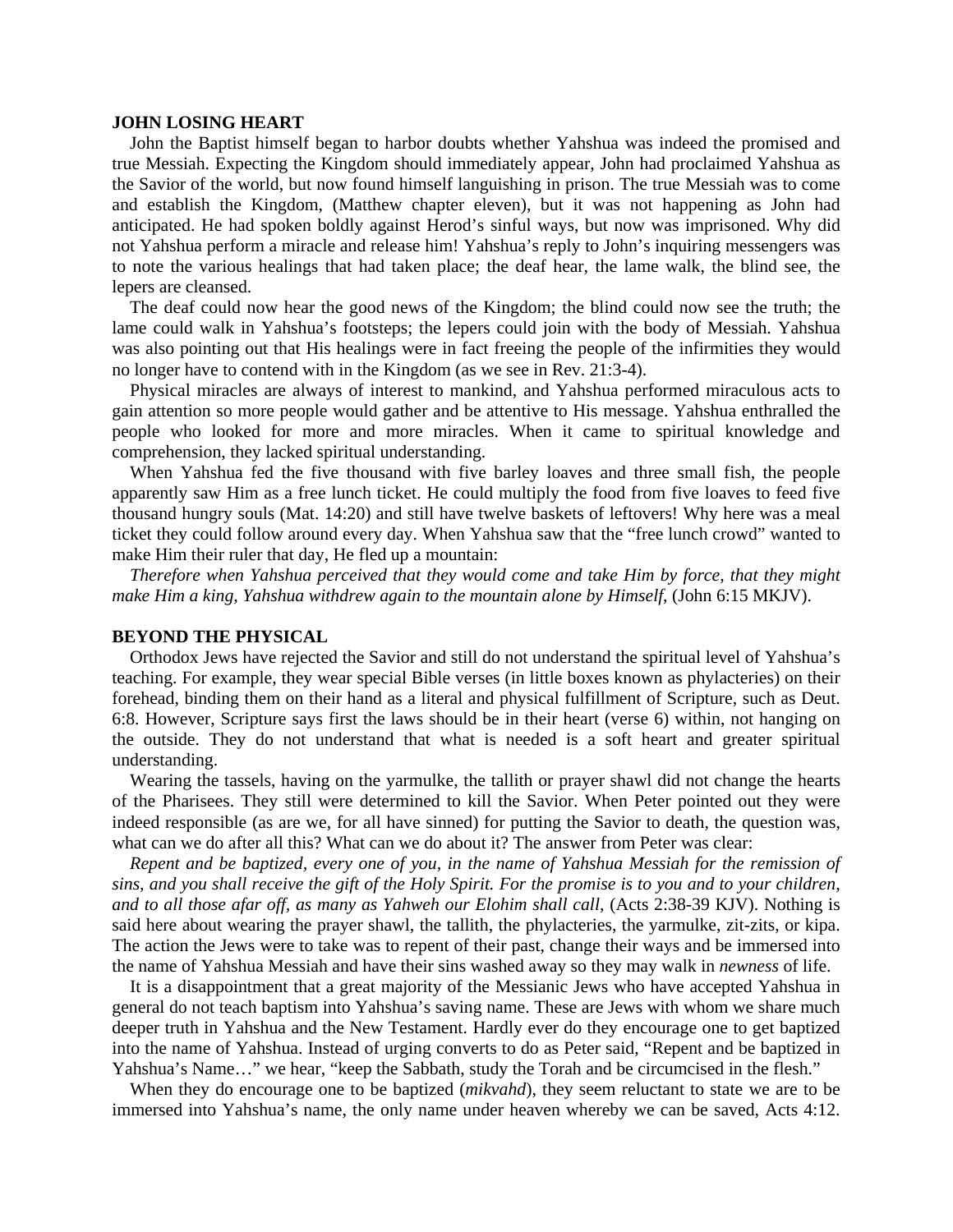The early disciples boldly proclaimed Yahshua, Acts 5:28-29. Those coming from Judaism seemingly find it difficult to put their faith in the man, Yahshua.

 Many Messianic Jews insist one be circumcised and will at the same time contend it is not for salvation, but yet it is required for acceptance into their fellowship. Paul said something different:

 *(Yahshua) in whom also you are circumcised with the circumcision made without hands, in putting off the body of the sins of the flesh by the circumcision of Messiah, buried with Him in baptism, in whom also you were raised through the faith of the working of Yahweh, raising Him from the dead. And you, being dead in your sins and the uncircumcision of your flesh, He has made alive together with Him, having forgiven you all trespasses*, (Colossians 2:11-13 MKJV).

 Note that in the above verse, Paul equates baptism into Yahshua's name as a type of circumcision; and being dead in our sins, we are made alive with all sins forgiven. We are given the Holy Spirit by the laying on of hands following immersion. Furthermore we are marked as His property, for we carry Yahshua's name.

# **A NEW AND LIVING WAY**

 Following the ways of the Pharisees and taking on their appearance does not bring us closer to Yahweh. A big difference between Judaism and our Melchizedek priesthood is Yahshua emphasized the spiritual aspect in living our faith. Yahshua has shown us the way we can enter the very presence of Yahweh by being a living example of Yahweh's truth:

 *Therefore, my brothers, having boldness to enter into the Holy of Holies by the blood of Yahshua, by a new and living way which He has consecrated for us through the veil, that is to say, His flesh*, (Hebrews 10:19-20 MKJV).

 Most Orthodox Jewish groups today insist one also wear a "kipa" or "yarmulke" which is a beanie type head covering men wear in worship. Paul said very clearly that in worship a man should not have anything on his head, but the woman should have her long hair covered, (1Corinthians 11:1-16). Jewish authorities admit there is no Bible command for men to wear a kipa head covering, yet to join most fellowships, a visitor must don a kipa. (For a clear understanding of this, request our ministudies: "Responsibility of Headship" and "Yarmulke, Men's Headcovering." You may also read these at our website at www.YAIY.org).

#### **A NEW CREATION**

 The men of some Messianic Jewish groups, even though having accepted the Messiah, will wear a kipa and often a tallith (prayer shawl). Some will insist that only certain of Paul's writings be followed; those which seem to demand one be physically circumcised, which we understand is the opposite of Paul's teachings. The following verses clearly show Paul states one should remain in that calling in which he is called, and he clearly refers to a circumcision of the heart:

 *Circumcision is nothing, and uncircumcision is nothing, but the keeping of the commandments of Yahweh. Let each one remain in the calling in which he was called,* (1 Corinthians 7:19-20 KJV). Paul added a new dimension in his stand on circumcision. He stated physical circumcision of and by itself had no power at all. What was really needed was a renewed outlook on life, a change of attitude, a spiritual reformation:

 *For in Messiah Yahshua neither circumcision availeth anything (has any strength), nor uncircumcision, but a new creation,* (Galatians 6:15 MKJV). The new creation Paul referred to here was to be in Messiah, (2Cor 5:17) by receiving the Holy Spirit upon baptism. Rather than make circumcision an end in itself, Paul likely based his understanding upon being completely yielded to Messiah Yahshua, doing Yahweh's will from the heart, which is the deeper meaning of circumcision even in the Old Testament:

 *Circumcise therefore the foreskin of your heart, and be no more stiffnecked*, (Deuteronomy 10:16 AV).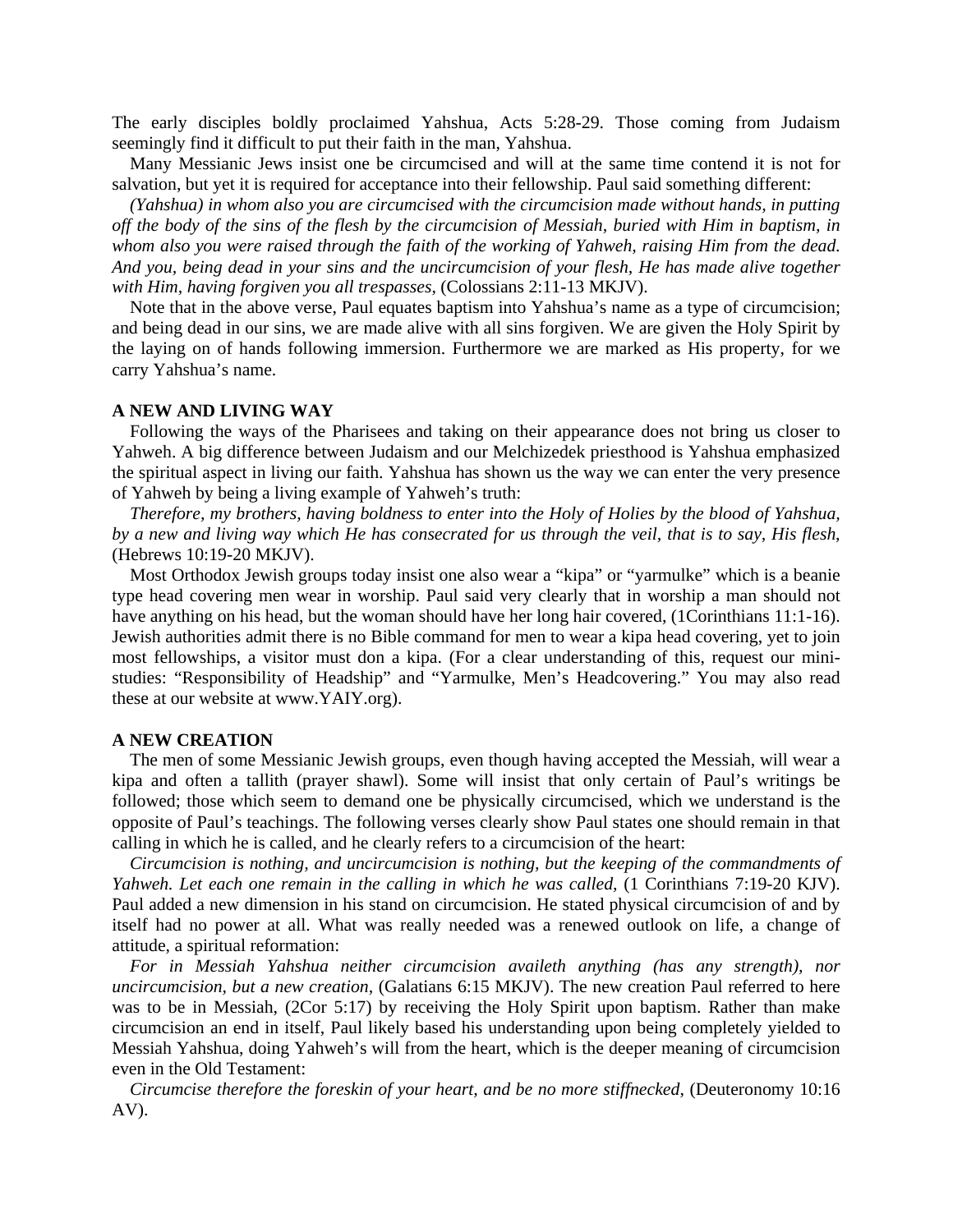*And Yahweh thy Elohim will circumcise thine heart, and the heart of thy seed, to love Yahweh thy Elohim with all thine heart, and with all thy soul, that thou mayest live*, (Deuteronomy 30:6 AV). Again, it is our understanding the New Testament teaches that baby boys should be circumcised on the eighth day, but with adult men it is not a physical requirement but the circumcision or change of heart.

# **JEWS IN THE NEW TESTAMENT**

 While we are looked upon as being one of the "Israelite Messianic Assemblies," we indeed have a lot in common with the "Jewish Messianic Assemblies." Most have left an orthodox Jewish synagogue group just as we have dropped out of nominal churchianity. Their spiritual goals are much the same as ours. They also accept the Savior Yahshua, and keep the weekly and annual Sabbaths. They generally accept the true and set apart name of Yahweh and Yahshua. Reputable scholars admit the name is Yahweh, but some Jewish groups continue to use the Germanic Ashkenaz "YahVeh," instead of the more correct Sephardi Hebrew "Yahweh" which is more closely akin to Temple Hebrew.

 A few Messianic Jewish groups still spell the Savior's name as "Yeshua" instead of the scholarly "Yahshua," perhaps to placate those who strive to conceal even the short form "Yah!" We disagree with the wrong spelling "Yeshua" (instead of Yahshua) as it breaks the Third Commandment by replacing the short form YAH (as found in HalleluYAH), with the "yeh" prefix. Who would ever say, "HalleluYeh"? Whenever we attempt to cover up or set aside, or do away with Yahweh's name we are breaking the Third Commandment. Yahshua boldly proclaimed Yahweh's name, Psalm 22:22, John 17:6, 26.

# **THE NEW COVENANT**

 It is indeed a fact those of us who are now living since the time of Yahshua are under the New Covenant. There are certain changes the Savior brought in the New Covenant that demand some modifications and differences in our life of obedience.

 *In that he saith, A new covenant, he hath made the first old. Now that which decayeth and waxeth old is ready to vanish away*, (Hebrews 8:13 AV).

 In the book of Hebrews we find the changes in the worship of Yahweh as introduced by Yahshua and followed up by His disciples. Some of the most notable changes include:

- · We are to bring forth fruits of the Spirit (Galatians 5:22-23) instead of animal sacrifices.
- · We can freely approach our Heavenly Father through Yahshua at any time.
- · Yahweh's Word is to be remembered and dominate our thinking as we repent and overcome our sins and do not continue therein.
- · Our prayers are a type of incense, which is pleasing to Yahweh.
- · The Holy Spirit indwells us and now remains on earth.
- · Greater is He that is within us than he that is in the world, 1John 4:4.
- · Our sacrifices today are spiritual and not physical. We obey from the heart and mind.
- · We offer up the fruit of our lips in praise, giving thanks to His name, Heb 13:15.
- · To be accepted we are to repent and be baptized into Yahshua's saving name, the circumcision made without hands.
- · Circumcision is that of the heart, prepared to obey.

# **THE ORDER OF MELCHIZEDEK**

 The Temple was destroyed in the year 70 C.E. Since then the Levitical priesthood no longer functions. Sacrifices and offerings under the New Covenant are spiritual. It is the sacrifice of our heart and mind to Yahweh's will. The New Covenant can be said to be a spiritual covenant, in which we joyfully obey Yahweh from the heart. We do not fully comprehend everything, but seek to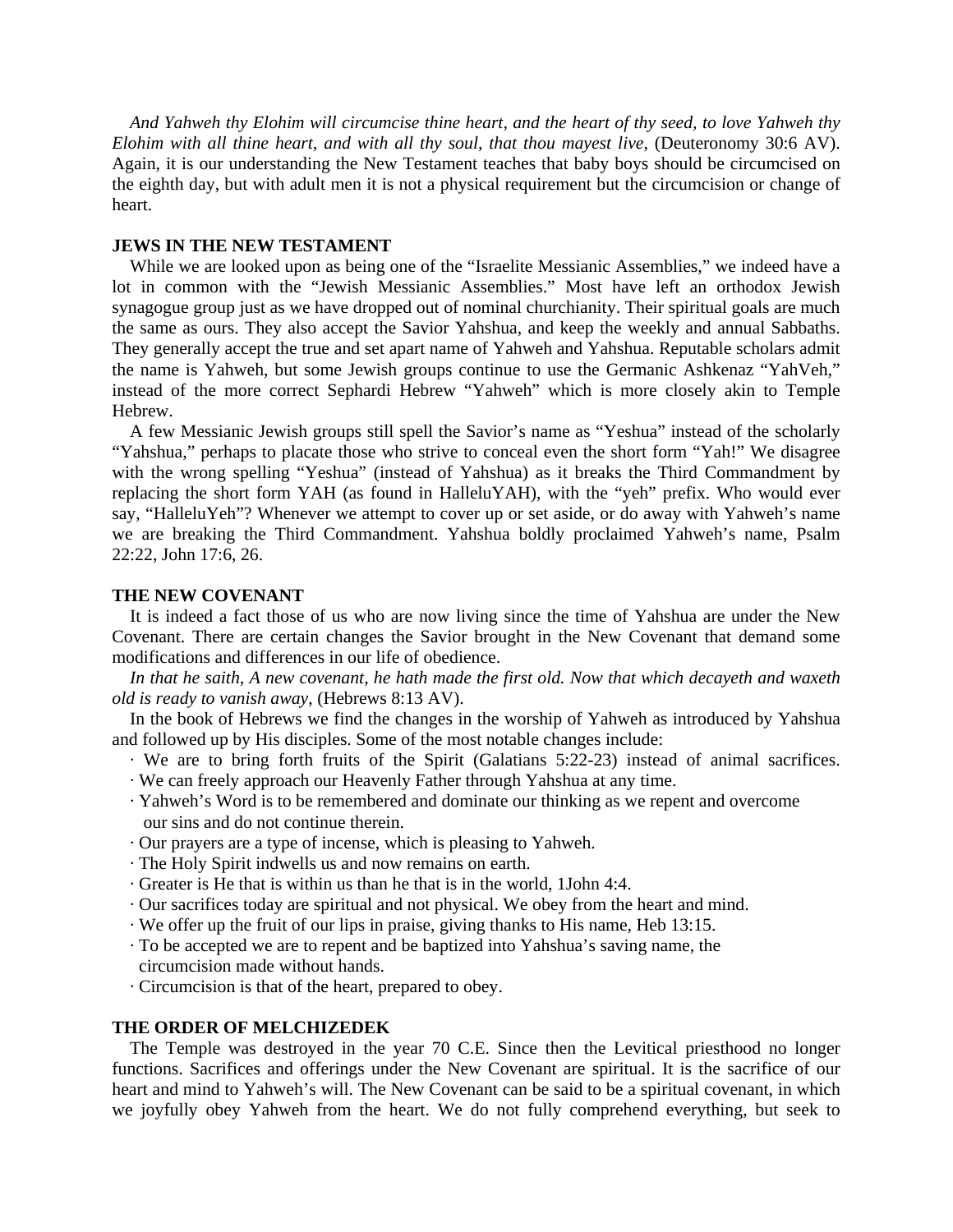overcome our carnal nature and be like Yahshua, who having offered Himself as the offering for the sins of the world, is now our eternal high Priest:

 And being made perfect, he became the author of eternal salvation unto all them that obey him; Called of Yahweh an high priest after the order of Melchizedek, (Hebrews 5:9-10 AV).

 The Savior is shown to be in type much like the king and priest Melchizedek. While some feel this king may have been Shem, the son of Noah, others may think it was Yahshua Himself. Hebrews says Yahshua is "like" Melchizedek, and will fulfill the position of both king and priest. He will be established as King over the world when He returns. At present He is our High Priest, the Advocate of "the called out ones," the Ekklesia, known as the "saints," erroneously called the "Church."

## **MELCHIZEDEK A KING AND PRIEST**

 There are several points we must note in the history and position of this Melchizedek, as is told in Genesis 14:

 *And Melchizedek king of Salem brought forth bread and wine: and he was the priest of the most high [El-Elyon]. And he blessed him, and said, Blessed be Abram of the most high [El-Elyon], possessor of heaven and earth: And blessed be the most high [El-Elyon], which hath delivered thine enemies into thy hand. And he gave him tithes of all*, (Genesis 14:18-20 AV).

 Melchizedek was first of all, King of Salem (often understood as Jerusalem, and before that, Jebus) and also priest of the Most High Yahweh. He had brought forth bread and wine for Abram's victory celebration. This priest blessed both Abram and Yahweh, and we note Abram tithed to this Melchizedek. Hebrews chapters 5 to 8 go into detail to show that the priesthood of Melchizedek was superior to the Levitical, (which came later) in many ways, even to the point that the Levitical priesthood paid tithes to Melchizedek through Abram (Hebrews 7:1-7). Thus, the Melchizedek order is older and superior to the later Levitical priesthood.

 As followers of the Messiah, we belong to the Melchizedek priesthood, established upon better promises. Once He had ascended into the heavens, Yahshua became our High Priest. He is the Mediator for the "called out ones" the Ekklesia.

 *Yahweh hath sworn, and will not repent, Thou art a priest for ever after the order of Melchizedek,*  (Psalms 110:4 AV).

We today are not under the Levitical priesthood for Hebrews 7:12 reminds us that the priesthood has been changed. The Temple was destroyed in 70 C.E. and the Levitical priesthood was in disarray and unable to carry out their sacrificial duties. The local synagogue became the substitute for gathering and worship.

 However, it is not uncommon to learn some Jewish circles insist the Levitical priesthood is still active, but awaiting the construction of the "tribulation" Temple in Jerusalem. The book of Hebrews, they allege, shows Yahshua as a sort of "Acting" High Priest just as Moses acted as a high priest (Cohen HaGadol) before the Levitical priesthood was established. They allege that when Yahshua returns, then He will become the true Messiah. Right now He is up in the heavens.

 Hebrews says once ascended into the heavens, Yahshua became the High Priest and sent the Holy Spirit to earth on Pentecost day, enabling us to keep the commandments. We understand that Yahshua is with us in spirit even though we are unable to see Him, He did say where two or three are gathered together in His name, there He would be in the midst of them, Matthew 18:20.

## **THE MELCHIZEDEK PRIESTHOOD**

 Under the Melchizedek order our sacrifices are now spiritual and our sins forgiven when we accept the shed blood of the Messiah's sacrifice through baptism. Obedience to Yahweh's word is required, and when we sin we are to repent of that sin, and by overcoming those sins that so easily beset us, we grow in grace and knowledge and become more like the Savior: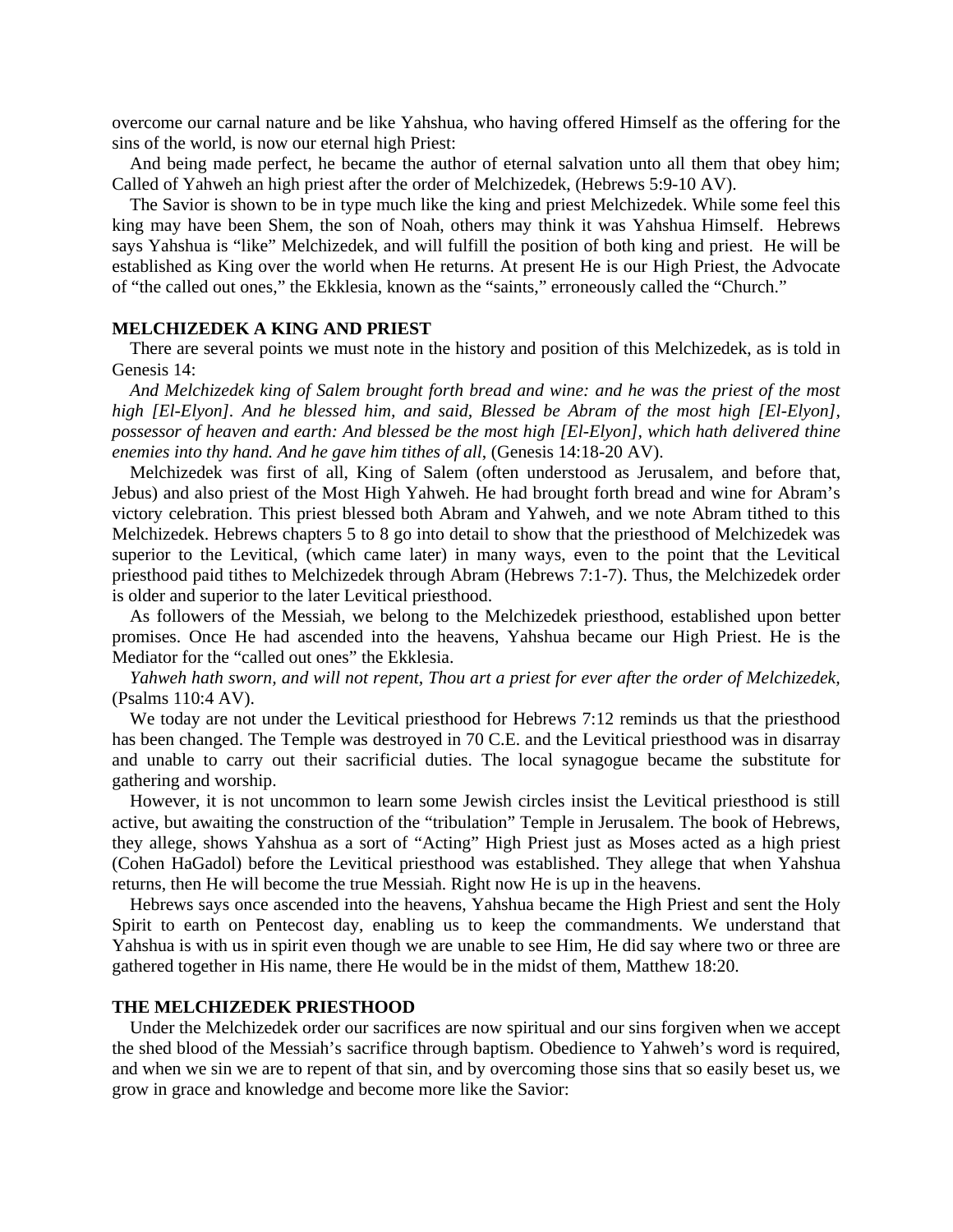*For even hereunto were ye called: because Messiah also suffered for us, leaving us an example, that ye should follow his steps…* 

 *Who his own self bare our sins in his own body on the tree, that we, being dead to sins, should live unto righteousness: by whose stripes ye were healed,* (1 Peter 2:21…24 AV).

 As followers of Yahshua in the Melchizedek order, we do not offer up animal sacrifices for our sins. When we sin, we repent of these sins and turn to Yahweh for forgiveness. In so doing we grow in grace and knowledge as we overcome the little things that can so easily entangle us. The Melchizedek priesthood emphasizes the **spiritual** training of the saints (the "*Ekklesia*"). We keep our mind on the meaning of Yahweh's teaching as we learn to control our emotions and direct our energies to doing good.

 Because we learn spiritual lessons by physical acts, the Levitical order was for the **physical** training of fleshly people to be prepared for the Kingdom. Physical sacrifices were required. As the people brought animals to be sacrificed, they were made to realize a life had to be given so that their sins might be covered, for without the shedding of blood there is no remission, Hebrews 9:22. Their sins brought the death of an animal.

 For the present, under the Melchizedek order, the physical sacrifices are set aside as we seek perfection in the **spiritual**. Right now we are to depend upon the influence of the set-apart Spirit to teach and guide us in our spiritual growth. Under the Levitical economy, one could sin, bring an offering to the Temple and his sin was covered. He could then commit the same sin and bring another offering. His sin was covered. He could repeat this again and again. His heart was never changed. He did not grow and mature in the stature and fullness of the Messiah. At present we are to continue to overcome daily and repent of the wrongs we have done and walk in newness of life after Yahshua. However, Ezekiel 45:11-23 foretells physical sacrifices again will be carried out when the Kingdom is established.

# **AND THE TEMPLE?**

 Israel as a nation was recognized by the world powers in May of 1948. Since that time there has been much discussion of building a temple in Jerusalem. However, now some 53 years later there is no temple and no construction of any kind going on. According to 2 Thessalonians 2:4 the man of sin will sit in the "naos," the most holy place. The area known as "The Temple Mount" is understood by some scholars as the area where Roman troops were garrisoned, and is the fort Antonia. The Temple mount is actually a block farther south, over the Gihon spring, according to Ernest L. Martin and others.

## **WE ARE THE TEMPLE**

 Since Yahshua has ascended into the heavens and sent the Holy Spirit to earth, we find a change made in the TEMPLE. The change from Jerusalem as the place to worship was first given to the woman from Samaria when Yahshua told her that the time was coming when Yahweh would not be worshiped in Jerusalem or in mount Gerizim:

 *Yahshua saith unto her, Woman, believe me, the hour cometh, when ye shall neither in this mountain, nor yet at Jerusalem, worship the Father. But the hour is coming, and now is, when the true worshipers shall worship the Father in spirit and truth, for the Father seeks such to worship Him*, (John 4:21, 23 MKJV).

 Within 40 years the Temple would be destroyed and the Jews driven out of Jerusalem. The Holy Spirit was sent to earth at Pentecost when Yahshua ascended. With Yahshua as our High Priest, we can be in an attitude of worship anywhere, any time.

 Our human bodies are now the Temple in which Yahweh's Spirit resides. When we repent, our sins are forgiven and we then receive the set apart Spirit upon baptism into Yahshua's saving name, followed by the laying on of hands: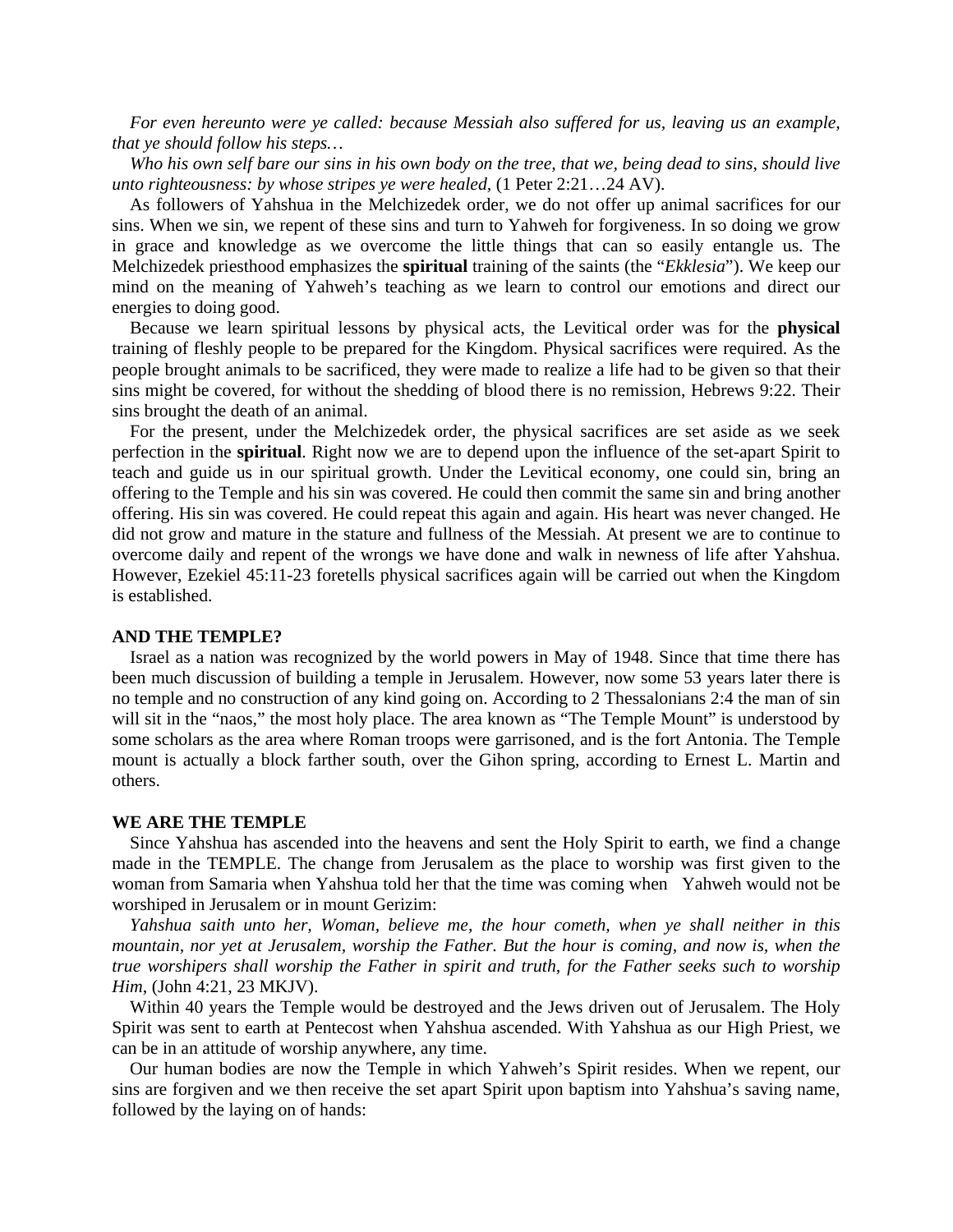*Then Peter said unto them, Repent, and be baptized every one of you in the name of Yahshua Messiah for the remission of sins, and ye shall receive the gift of the Holy Spirit, (Acts 2:38).* 

*Know ye not that ye are the Temple of Yahweh, and that the Spirit of Yahweh dwells in you?* (1 Corinthians 3:16 AV).

 *What? know ye not that your body is the temple of the Holy Spirit which is in you, which ye have of Yahweh, and ye are not your own?* (1 Corinthians 6:19 AV).

 *I beseech you therefore, brethren, by the mercies of Yahweh, that ye present your bodies a living sacrifice, holy, acceptable unto Yahweh, which is your reasonable service. And be not conformed to this world: but be ye transformed by the renewing of your mind, that ye may prove what is that good, and acceptable, and perfect, will of Yahweh,* (Romans 12:1-2 AV).

 For where two or three are gathered together in my name, there am I in the midst of them, (Matthew 18:20 AV).

#### **SPIRITUAL STONES**

 Peter goes on to show that we as humans are like living stones that make up the spiritual Temple of Yahweh today. The chipping, fitting, shaping, and polishing of these living stones that make us fitting for Yahshua's Temple goes on as we strive to overcome the world, our flesh and the adversary, to become a fit part of the Messiah's spiritual body:

 *Ye also, as lively [living] stones, are built up a spiritual house, an holy priesthood, to offer up spiritual sacrifices, acceptable to Yahweh by Yahshua Messiah,* (1 Peter 2:5 AV).

 Yahshua explained to the woman at the well that the time was coming when the worship of the Father would be a spiritual worship, and one could worship Yahweh anywhere, for His Spirit permeates the earth and the heavens:

 *Yahweh is spirit, and they who worship Him must worship in spirit and in truth*, (John 4:24 KJV).

## **THE HOUSE OF ISRAEL**

 We are certainly in the time that we are to worship Yahweh in spirit and in truth. He allowed the Temple to be destroyed after His Son had paid the sacrifice for sin. Yahshua said He was sent to the "House of Israel," which includes not only the house of Judah, but also the house of Ephraim and all the twelve tribes:

 *But he answered and said, I am not sent but unto the lost sheep of the house of Israel*, (Mat 15:24).

 The **House of Israel** refers to all the 12 tribes, which includes the Jews, comprised of Judah and Benjamin as well as the Levitical priests. The rest of **Israel** is made up of the 10 tribes carried away from the land by the Assyrians around 725 BCE. The Jews make up one nation and the lost ten tribes make up the second group, often referred to as "Ephraim" (Iphriam).

## **EPHRAIM KNOWN AS ISRAEL**

 Those who are followers of the Savior are under the Melchizedek order and are to worship Yahweh in spirit and truth. Tassels were for those living under the Levitical priesthood. We are under the Melchizedek order. Now we are to have Yahweh's word in our hearts and minds, that is, we are to have the mind of Yahshua within so that we think like Him, act like Him, respond like Him, have attributes like Him.

 A growing number of Bible believers have the distinct impression they might themselves be descendants from the ten tribes of Israel that were taken captive by the Assyrians and never returned. The historian Josephus wrote these displaced northern ten tribes of Israel had never returned to the land of Israel. The 50,000 which returned under Ezra and Nehemiah were the Jews from Babylon.

 History shows the 10 tribes were settled in Middle East (in the present area of Iraq), between the Caspian and the Black Sea. From this area of Georgia and Armenia, they crossed over the Caucasus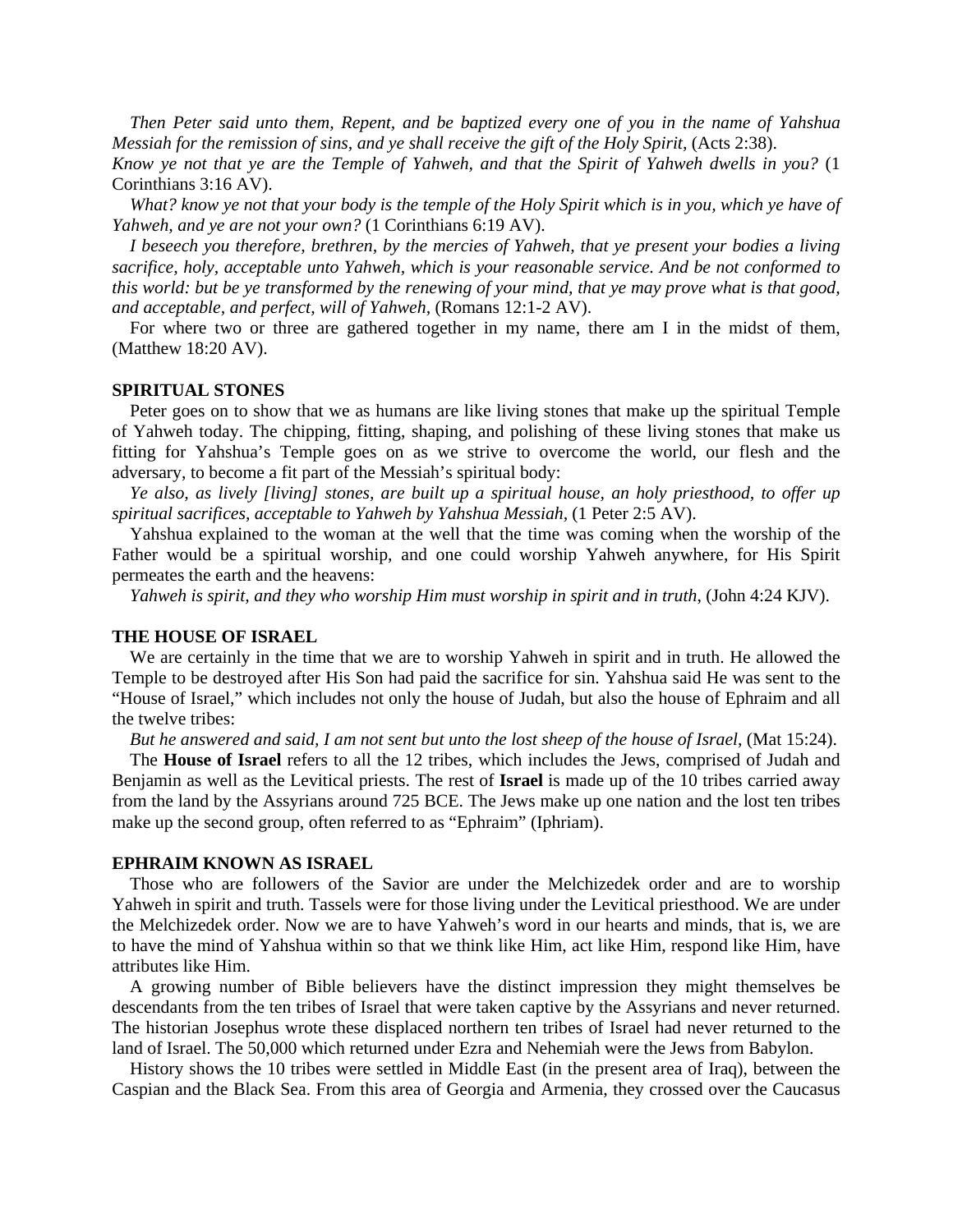Mountains and became known as "Caucasians." From thence they have scattered even further, both east and west. (Request: "Babylon the Great Pagan Influence")

 Josephus wrote of this group as being an innumerable company and had settled in northwestern Europe. A growing number of historians have authored books in the last several years showing growing evidence that some of the ten tribes of Israel have been located. Some examples include: "**The 'Lost' Ten Tribes of Israel…Found**," by Steven M. Collins; "**The Mystery of True Israel**," by Gordon Jack Mohr; "**Iceland Light to the Nations**," by Des Thomas; "**Ephraim**," by Yair Davidy; "**Restoring Israel's Kingdom**," by Angus Wootten, "**Ephraim WHO??**," by Jill Hulley.

# **THE HEBREW BIBLE**

 A most interesting but simple question is, "What are Europeans doing with a Hebrew Bible?" Why is the Bible the religious book of the European countries, including Russia in the east, England in the west, and the Mediterranean in the south to Norway in the north? Why is the religion of Europeans (both Catholic and Protestant) based on the Old Testament of the Jews, and the New Testament comes from the land of the Jews now known as Israel?

 Africa is rife with various tribal pagan religions (except where the Bible or the Koran has been introduced by Europeans or Arabs). India has Hindu and other religions, and Shinto and Buddha are found in China and Japan. Malaysia has a number of tribal religions. North and South America both have their own religions. It is the Europeans who have been the evangelists to introduce Christianity to the world, which is primarily based on the Hebrew Bible.

# **REGATHERING OF ISRAEL**

 It is rather interesting that both mainstream Christian and Orthodox Jewish teachings erroneously allege that the Jews and the Ten tribes have already returned from captivity and make up the people in the Middle East we know as Jews today. This supposedly occurred during the time of Ezra and Nehemiah. However, reliable history books state that only 50,000 Jews returned from exile. The Ten lost tribes have not yet returned to the land of Israel. Ephraim became the dominant tribe of the Ten and often stands for the northern Ten tribes. They supposedly are lost to human knowledge, but Yahweh says not one grain will be lost:

 F*or, lo, I will command, and I will sift the house of Israel among all nations, like as corn is sifted in a sieve, yet shall not the least grain fall upon the earth*, (Amos 9:9 AV).

 When Yahshua sent his disciples out to teach, He sent them to the lost sheep of the house of Israel. He also said He Himself was sent to the lost sheep of the house of Israel. Thus, there were more than only Jews in the land of Israel when Yahshua sent out the twelve:

 *But go rather to the lost sheep of the house of Israel,* (Matthew 10:6 AV).

 *But he answered and said, I am not sent but unto the lost sheep of the house of Israel*, (Matthew 15:24 AV).

## **NOT ALL ISRAEL ARE OF ISRAEL**

 Today Yahweh is calling out a people to replace the Israel that did not measure up to their high calling. Yahweh is replacing some of both houses of Israel, Jews and Ephraim. He is seeking those who could become kings and priests in His kingdom:

 *Elohim had provided some better thing for us, that they should not be made perfect without us*, (Hebrews 11:40 MKJV).

 Romans 11:17 reveals there will be many non-Israelites who will be grafted into the Abrahamic tree of promise. It really makes little difference whether one is an Ephraimite, a Jew (as both are Israelites), or one from the nations (Greek, ethnos). If you feel Yahweh is calling you through His Spirit, He wants you to become a firstfruit and be in the first resurrection.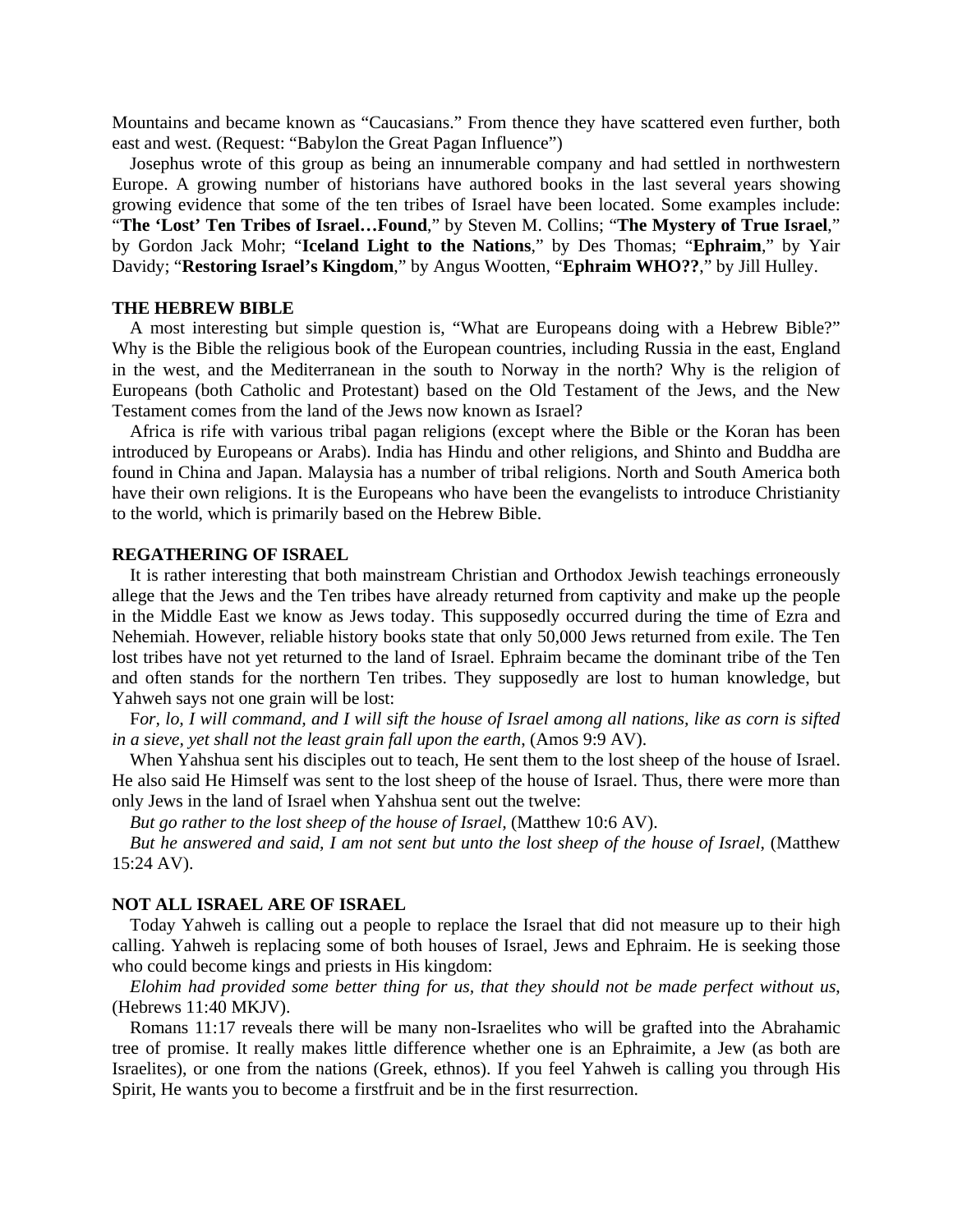If you feel an inner compulsion to seek His face, having a thirst for more knowledge and understanding of Yahweh's will for your life, it is our prayer you will answer the call. It makes no difference what your race or background. Scripture says in Acts 15 and other places for His Name's sake, Yahweh is calling certain Gentiles to share the promises and blessings made to Israel:

 E*ven as Simon (Peter) has declared how Elohim at the first visited the nations to take out of them a people for His name*…*So those men who are left might seek after Yahweh, and all the nations on whom My name has been called, says Yahweh, who does all these things,* (Acts 15:14, 17 MKJV).

#### **REGATHERING OF ISRAEL**

 Yahweh reveals He has not cast away His people Israel, there is a remnant which will come through and obtain the first resurrection to the spirit realm, a very small remnant:

 *Except Yahweh of hosts had left us a very small remnant, we would be as Sodom; we would be like Gomorrah*, (Isaiah 1:9 MKJV).

 *Though the number of the sons of Israel is as the sands of the sea, a remnant shall be saved*, (Romans 9:27 MKJV).

 *Even so then, also in this present time a remnant according to the election of grace has come into being*, (Romans 11:5 MKJV).

 This remnant is comprised of Gentiles and those from Ephraim and Judah who are obedient and have accepted Yahshua as their Savior and call on Yahweh's name. Those who come out of the churches will be under the Melchizedek order, and those from Judah will likely still cling to their Levitical background having a tendency for the material or physical worship. At the end of the age Judah and Ephraim will cooperate with and work with each other:

 T*he envy also of Ephraim shall depart, and the adversaries of Judah shall be cut off: Ephraim shall not envy Judah, and Judah shall not vex Ephraim. But they shall fly upon the shoulders of the Philistines toward the west; they shall spoil them of the east together: they shall lay their hand upon Edom and Moab; and the children of Ammon shall obey them*, (Isaiah 11:13-14 AV).

 *In those days the house of Judah shall walk with the house of Israel, and they shall come together out of the land of the north to the land that I have given for an inheritance to your fathers*, (Jeremiah 3:18 MKJV)

#### **MESSIANIC ISRAELITES**

 What should we be doing now that we obviously are entering the end of the age? A growing number from churchianity realize there is something wrong with their present affiliation. Yahweh's Spirit urges them to get back to the truth of the Word and keep the days that will be observed in the Kingdom to come. We have left churchianity and its twisted teachings from paganism behind. We follow Yahweh's commandments as we prepare for the Kingdom.

 We are often referred to as "Messianic Israelites," (as opposed to "Messianic Jews"). We strive to keep all His Sabbaths, statutes, laws and Commandments, (including the Third that directs us to proclaim Yahweh's name to all who will hear). The commands to keep Yahweh's name in reverence and observe the Sabbaths of Yahweh are the two most ignored of all Ten Commandments. Observing these two alone will really set one apart in today's world!

 Messianic Israelites (Ephraim) worship our Heavenly Father by calling upon His name Yahweh, the Mighty One of Israel. We accept Yahshua as our Savior and are baptized in the name of Yahshua and walk in His steps, offering spiritual sacrifices: Ye also, as lively stones, are built up a spiritual house, an holy priesthood, to offer up spiritual sacrifices, acceptable to Elohim by Yahshua Messiah, (1 Peter 2:5 AV).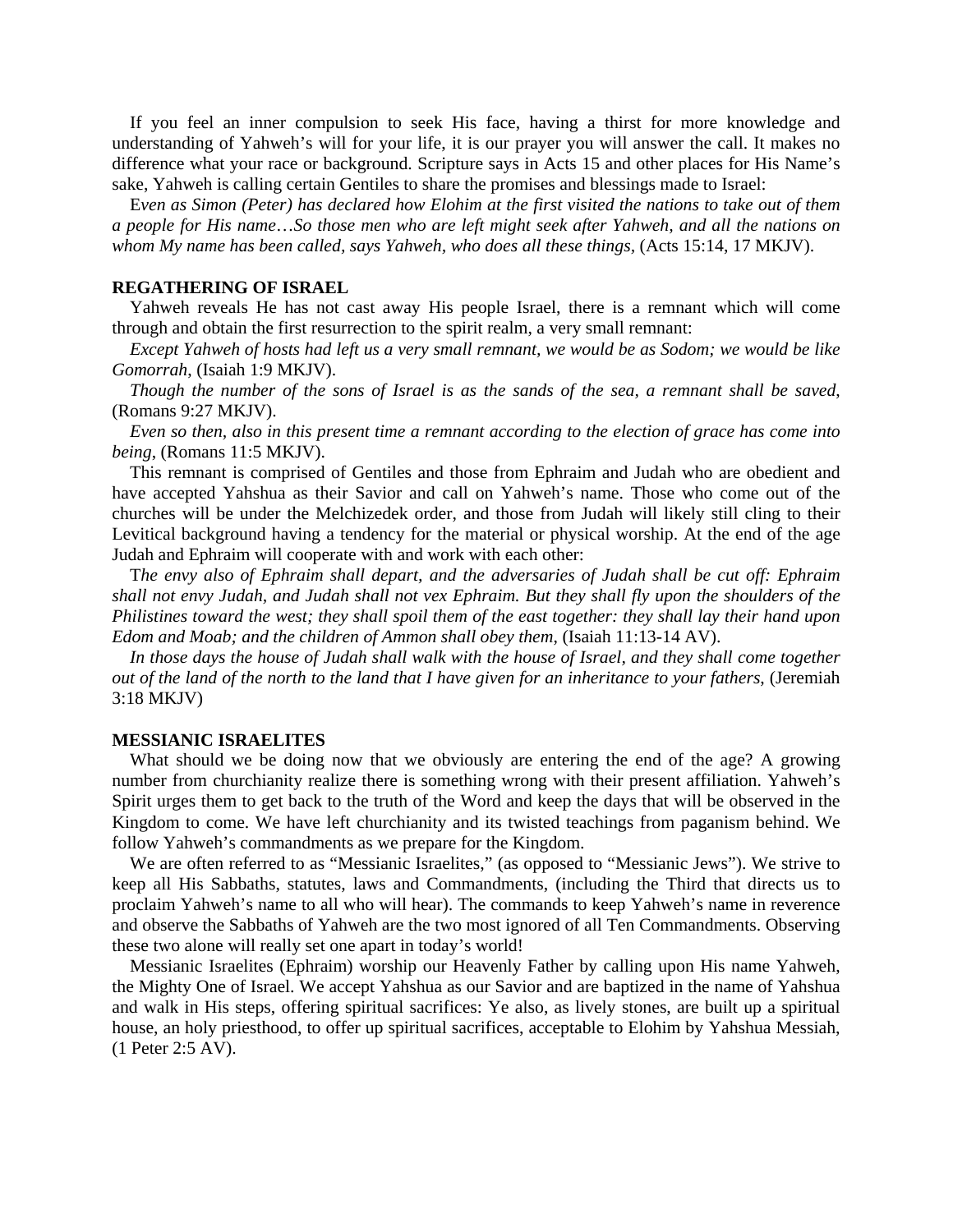# **MESSIANIC JEWS**

 There is also the group of Messianic Jews who have left the orthodox Jewish groups and have accepted Yahshua as the Messiah. The beliefs of this "remnant" are in basic agreement with our goals and understanding. However, most insist that to join their fellowship one must be physically circumcised. Being baptized (mikvahed) in Yahshua's name is seldom emphasized.

 We must separate the Messianic Jews from the Orthodox Jews, as the orthodox believe they represent the whole house of Israel, all 12 tribes. The Messianic groups agree with us that the Jews today comprise the tribes of Judah and Benjamin plus the Levitical priests.

 We of the Melchizedek order understand that our veins likely carry a measure of Israelite blood from the lost 10 tribes. But it really makes no difference, for Yahweh seeks a sincere and contrite heart that trembles at His word.

Gentiles will replace those Israelite branches torn out of the Abrahamic tree of promise:

 *I say then, Did they not stumble that they fall? Let it not be! But by their slipping away came salvation to the (Gentiles) nations, to provoke them to jealousy. But if their slipping away is the riches of the world, and their default is the riches of the nations, how much more their fullness?* (Romans 11:11-12 MKJV).

#### **NOAHIDE (NOACHIAN) LAWS**

 The Orthodox Jews have seven laws which the rabbis allege Yahweh gave to the sons of Noah. These laws supposedly set forth the rights of mankind, and the keeping of these was enough to ensure salvation. The laws are: 1. Obedience to magistrates, judges; 2. Worship of false deities forbidden; 3. Cursing Yahweh (blasphemy) forbidden; 4. Sexual sins forbidden; 5. Spilling blood forbidden; 6. Theft, fraud, lying forbidden; 7. Animal parts from live animals not to be eaten. Other stipulations rumored to have been added later, but proof is lacking.

*McClintock & Strong's Ecclesiatical Dictionary* says the Jews would not suffer any stranger to dwell in their country unless he would conform to the Noachian precepts. The foreigners who submitted were *Proselytes of the Gate*. Those who entered into the community of Hebrew citizens by the solemn ceremonies of circumcision, baptism and a sacrifice became the *Proselytes of Righteousness*.

 The Noahide Laws are not ordered by Yahweh and are man made, not delineated by Yahweh. The Jewish Rabbis have made up this series of their own regulations and rules and laws. However, Yahweh says there shall be one set of laws for all Israel and the stranger that journeys among them. Not only was this same law command given to Israel for their observance of the Passover, but the command included those that sojourned with them:

 *One law shall be to him that is homeborn, and unto the stranger that sojourneth among you*, (Exodus 12:49 A V).

 The theme of one law for Israelite and Gentile is confirmed in Leviticus 24:22; Numbers 9:14, 15, 16, 29, etc. Paul wrote in Galatians 3:28 there was no difference between Jew and Gentile and repeated it in Colossians 3:11. Though we may come from different backgrounds, we as Yahweh's people are destined to be shaped and guided by the same laws and commandments as we yield to His Spirit.

 The destruction of the Temple in 70 C.E. left the Levitical priesthood in disarray, and sacrificial offerings since are no longer offered. We are told that some of the Jewish Messianic groups insist that to join with them, one should be physically circumcised. Baptism into Yahshua's name was seldom brought up, but circumcision is frequently mentioned as a command. There are groups which have an unwritten law that a non-Jewish Israelite Messianic member will not be made a teacher, for only Jewish-born Rabbis will be appointed to such leadership positions. There is no such requirement in the Melchizedek order of Israelite Ephraim.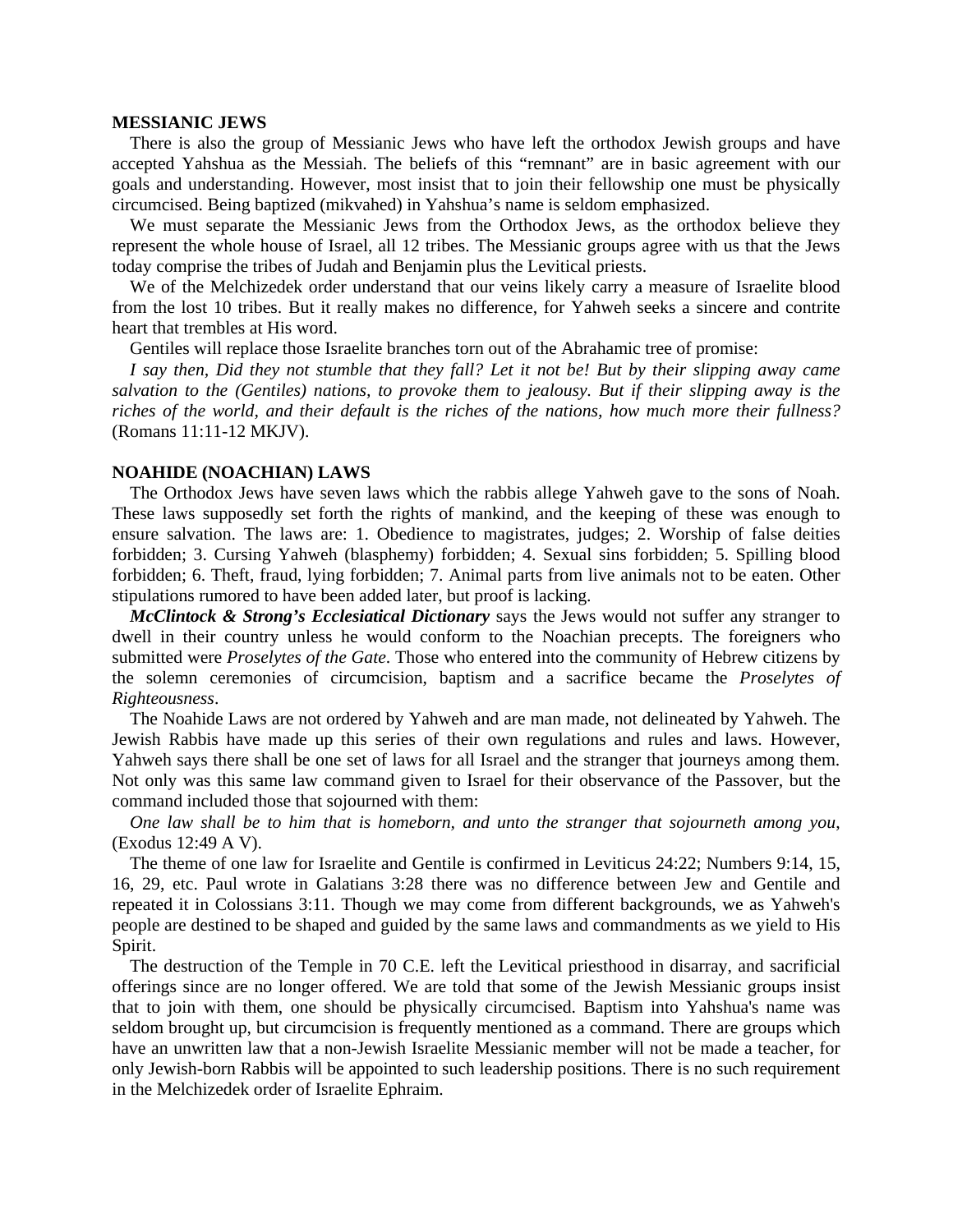## **WHAT IS A TRUE JEW?**

 The book of Romans describes the circumcision we should seek is not the outward appearance, but an inward work of the heart that we might be like the true Jews (Yahudim, those who praise Yahweh). Yahshua denounced those who attempted to create attention to themselves in outward appearance. We are not to seek the attention and praise of men as do the Pharisees. We are to seek the praise of Yahweh by pleasing Him:

 *For he is not a Jew, which is one outwardly; neither is that circumcision, which is outward in the flesh: But he is a Jew, which is one inwardly; and circumcision is that of the heart, in the spirit, and not in the letter; whose praise is not of men, but of Yahweh*, (Romans 2:28-29 AV).

 Paul goes on in Romans chapter three, pointing out it is the Jews who have been made caretakers of the Old Testament, upon which our faith is based. We can learn from the Jews a deeper insight as we seek the truth of Yahweh's word. On the other hand we can help the Jews come to a deeper appreciation of the love and spiritual way of life Yahshua has for all of us.

 While the Jews have been made custodians of the Old Testament, only a few have noted that the goal of the saints is to be the bride of Messiah. In Revelation 21:9 an angel reveals the bride, the Lamb's wife, to John who then sees a celestial city coming down from Yahweh out of heaven. The city hovers over the earth, and is comprised of the saints who were resurrected to the spirit realm in the first resurrection It's called the "New Jerusalem," this is where Yahweh sets His throne and along with Yahshua, are the "Temple," and they rule from there.

 Take special note this spiritual city, the abode of the coming King and His Messiah, has 12 foundations, named after the 12 Apostles:

 *And the wall of the city had twelve foundations, and in them were the names of the twelve Apostles of the Lamb*, (Revelation 21:14 MKJV). Notice the foundations of the New Jerusalem that is above has its foundations based upon the New Testament Apostles, not the Old Testament. Emphasis is on the New Testament teachings of the Savior and the writers of the New Testament:

 *Now therefore you are no longer strangers and foreigners, but fellow citizens with the saints, and of the household of Yahweh, and are built upon the foundation of the apostles and prophets, Yahshua Messiah Himself being the chief cornerstone*, (Ephesians 2:19-20 MKJV).

 The Ekklesia, the called out ones, (the Church, as defined by many today) was built upon Peter and his confession that Yahshua was indeed the promised Messiah, and the Assembly belongs to Him:

 *And I also say to you that you are Peter, and on this rock I will build My Assembly, and the gates of hell (the grave) shall not prevail against it*, (Matthew 16:18 MKJV).

 We trust the above will show that we who have come out of the churches are to follow the example of the Savior and are under the spiritual Melchizedek order as we seek the true worship of Yahweh under Yahshua our High Priest. We are not to be conformed to this world nor to follow the ways of the Pharisees. We are to be bearers of spiritual fruit:

*But the fruit of the Spirit is: love, joy, peace, long-suffering, kindness, goodness, faith, meekness, selfcontrol; against such things there is no law*, (Galatians 5:22-23 MKJV). The spiritual Melchizedek order has replaced the Levitical order of physical offerings. Our battle is in the Spiritual realm:

 *Finally, my brothers, be strong in Yahweh and in the power of His might. Put on the whole armor of Elohim so that you may be able to stand against the wiles of the devil. For we do not wrestle against flesh and blood, but against principalities, against powers, against the world's rulers, of the darkness of this age, against spiritual wickedness in high places. Therefore take to yourselves the whole armor of Elohim, that you may be able to withstand in the evil day, and having done all, to stand*, (Ephesians 6:10-13 MKJV).

 We do not draw closer to Yahweh through wearing tzit-tzits on our clothing, or wearing phylacteries on our arm or forehead. We draw closer to Yahweh by having our spirit in tune with His Set-apart Spirit. Our thoughts, goals, ambitions, attitudes and life itself is to be in complete harmony